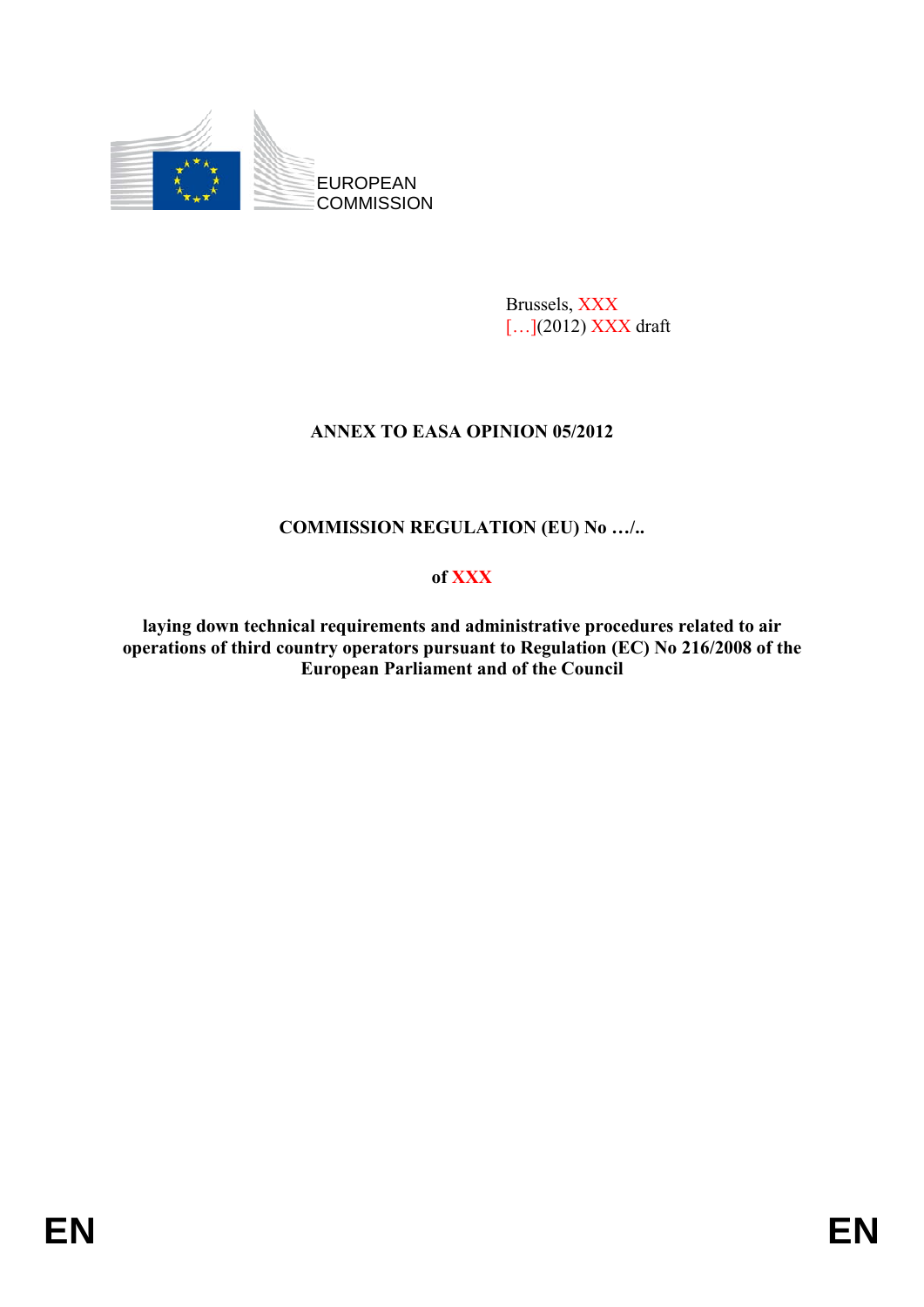#### **COMMISSION REGULATION (EU) No …/..**

## **of XXX**

#### **laying down technical requirements and administrative procedures related to air operations of third country operators pursuant to Regulation (EC) No 216/2008 of the European Parliament and of the Council**

#### THE EUROPEAN COMMISSION,

Having regard to the Treaty on the functioning of the European Union,

Having regard to Regulation (EC) No 216/2008<sup>1</sup> of the European Parliament and of the Council of 20 February 2008 on common rules in the field of civil aviation and establishing a European Aviation Safety Agency (hereafter referred to as 'the Agency'), and repealing Council Directive 91/670/EEC, Regulation (EC) No 1592/2002 and Directive 2004/36/EC, and in particular Article 9(4) thereof,

Whereas:

- (1) According to Regulation (EC) No 216/2008, third country operators involved in commercial air transport operations of aircraft have to comply with the relevant ICAO standards.
- (2) Regulation (EC) No 216/2008 requires that to the extent that there are no such standards, third country operators have to comply with the relevant essential requirements set out in Annexes I, III, IV and, if applicable, Annex Vb to Regulation (EC) No 216/2008, provided that these requirements are not in conflict with the rights of third countries under international conventions.
- (3) Regulation (EC) 216/2008 requires that the Agency issue authorisations and continuously monitors authorisations that it has issued. The authorisation is one prerequisite in the process of obtaining an operating permit or equivalent document from the respective EU Member State under exsiting Air Service Agreements between EU Member States and third countries.
- (4) For the purpose of initial authorisations and continuous monitoring, the Agency shall conduct assessments and shall take any measure to prevent the continuation of an infringement.
- (5) The process of authorisation of third country operators should be simple, proportionate, cost effective, efficient and take account of the results of the International Civil Aviation Organisation (hereafter referred to as 'ICAO') Universal Safety Oversight Audit Programme, ramp inspections and other recognised information on safety aspects with regard to third country operators.
- (6) Assessments of third country operators subject to an operating ban pursuant to Regulation (EC)No2111/2005 may include an audit on-site the operator's premises. For the purpose of lifting a suspension of an authorisation, the Agency may consider to conduct an audit of the third country operator.

 $\frac{1}{1}$ 

OJ L 79, 13.3.2008, p.1.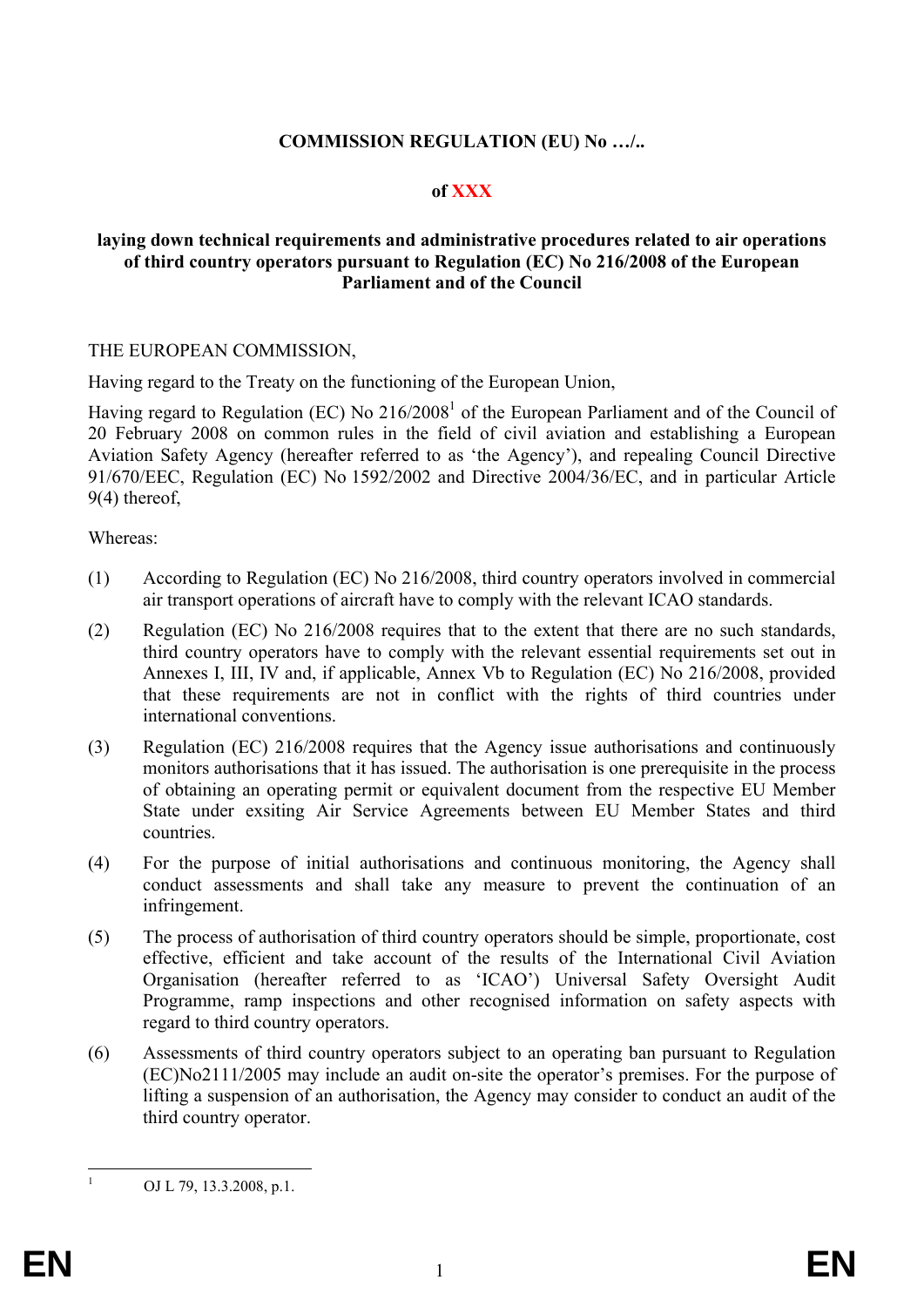- (7) In accordance with Regulation (EC) No 216/2008 the Commission should adopt the necessary implementing rules for establishing the conditions for the safe air operation of aircraft used by third country operators as well as conditions for the assessment of third country operators.
- (8) In order to ensure a smooth transition and a high level of civil aviation safety in the European Union, implementing measures should consider the recommended practices and guidance documents agreed under the auspices of ICAO.
- (9) It is necessary to provide sufficient time for the aeronautical industry and the Agency's administration to adapt to the new regulatory framework and to recognise under certain conditions operating permits or equivalent documents issued by a Member State to operate into, within or out of its territory.
- (10) [The European Aviation Safety Agency prepared draft implementing rules and submitted them as an opinion to the Commission in accordance with Article 19(1) of Regulation (EC) No 216/2008.]
- (11) [The measures provided for in this Regulation are in accordance with the opinion of the Committee established by Article 65 of Regulation (EC) No 216/2008.]

HAS ADOPTED THIS REGULATION:

## *Article 1*

#### *Subject matter and scope*

1. This Regulation lays down detailed rules for operators of aircraft referred to in Article 4(1)(d) of Regulation (EC) No 216/2008 engaged in commercial air transport operations into, within or out of the territory subject to the provisions of the Treaty, including conditions for issuing, maintaining, amending, limiting, suspending or revoking their authorisations, the privileges and responsibilities of the holders of authorisations as well as conditions under which operations shall be prohibited, limited or subject to certain conditions in the interest of safety.

# *Article2*

#### *Definitions*

For the purposes of this Regulation:

- 1. 'Alternative means of compliance' are those that propose an alternative to an existing Acceptable Means of Compliance (AMC) or those that propose new means to establish compliance with Regulation (EC) No 216/2008 and its Implementing Rules for which no associated AMC have been adopted by the Agency.
- 2. 'Commercial air transport (CAT) operation' means an aircraft operation to transport passengers, cargo or mail for remuneration or other valuable consideration.
- 3. 'Flight' means a departure from a specified aerodrome towards a specified destination aerodrome.
- 4. 'Principal place of business' means the head office or registered office of the organisation within which the principal financial functions and operational control of the activities referred to in this Regulation are exercised.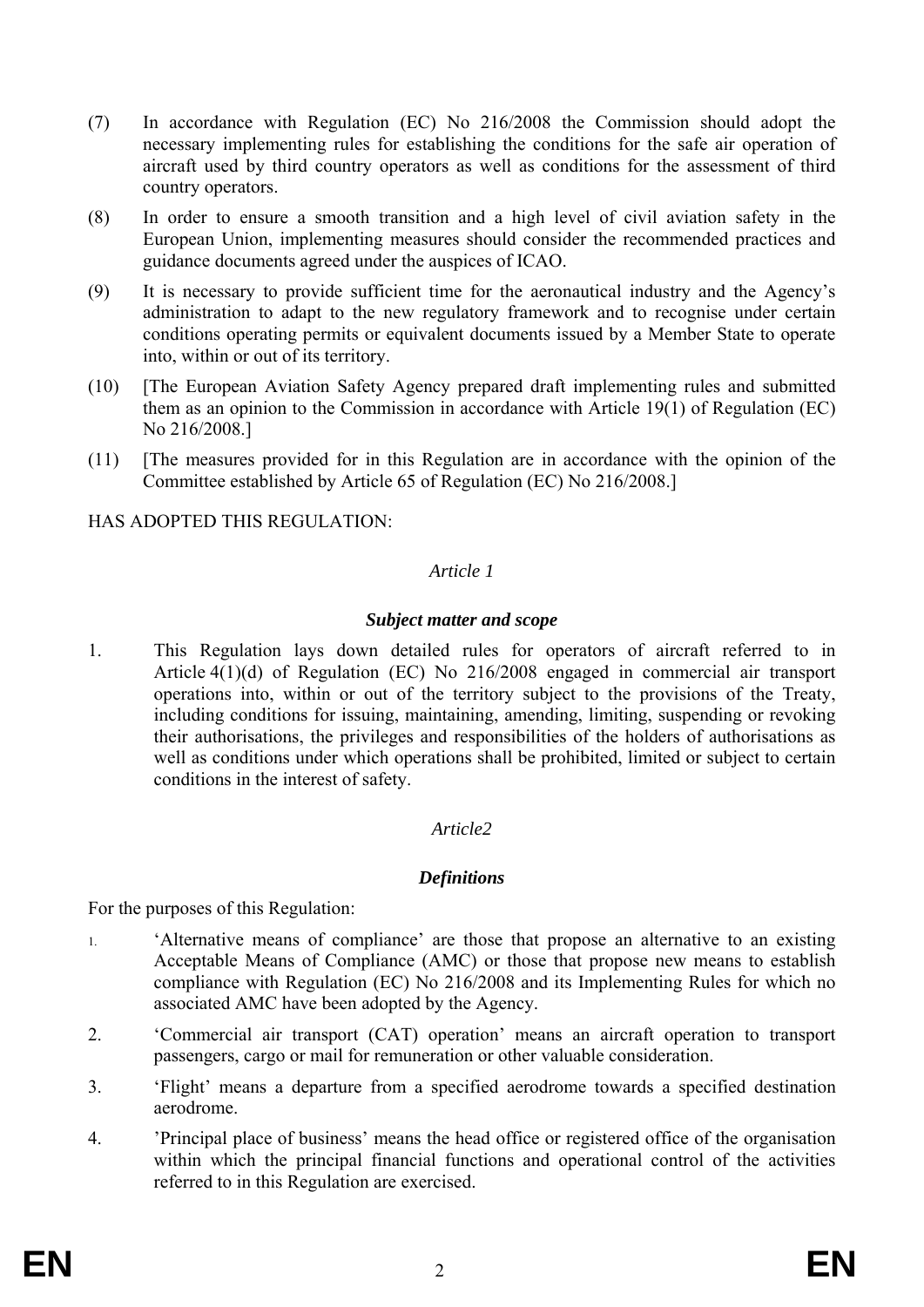5. 'Third country operator' means any natural person residing in a third country or a legal person whose principal place of business, if any, is in a third country.

#### *Article 3*

#### *Authorisations*

1. Third country operators shall only operate an aircraft for the purpose of commercial air transport operation within, into or out of the territory subject to the provisions of the Treaty when they comply with the provision of Annex 1 and hold an authorisation issued by the Agency in accordance with Annex 2 to this Regulation.

#### *Article 4*

## *Entry into force*

1. This Regulation shall enter into force on the third day following that of its publication in the Official Journal of the European Union.

It shall apply from [the third day following that of its publication in the Official Journal of the European Union].

2. By way of derogation from the second subparagraph of paragraph 1, Member States that at the date of entry into force of this Regulation are issuing operating permits or equivalent documents to third country operators in accordance with their national law shall continue to do so. The third country operators shall comply with the scope and privileges defined in the permit or equivalent document granted by the Member State until the Agency has taken a decision in accordance with Annex 2 of this Regulation. Member States shall inform the Agency of the issue of such operating permits or equivalent documents.

After the date the Agency has taken a decision for the relevant third country operator, or after a maximum period of [30 months after entry into force of this Regulation], whichever comes sooner, the Member State shall no longer perform a safety assessment of that third country operator in accordance with their national law when issuing operating permits.

3. Third country operators that at the date of entry into force hold an operating permit or equivalent document, shall submit an application for an authorisation to the Agency no later than [6 months after entry into force of this Regulation]. The application shall contain information about any operating permits granted by a Member State.

This Regulation shall be binding in its entirety and directly applicable in all Member States.

Done at Brussels,

 *For the Commission* 

 *The President*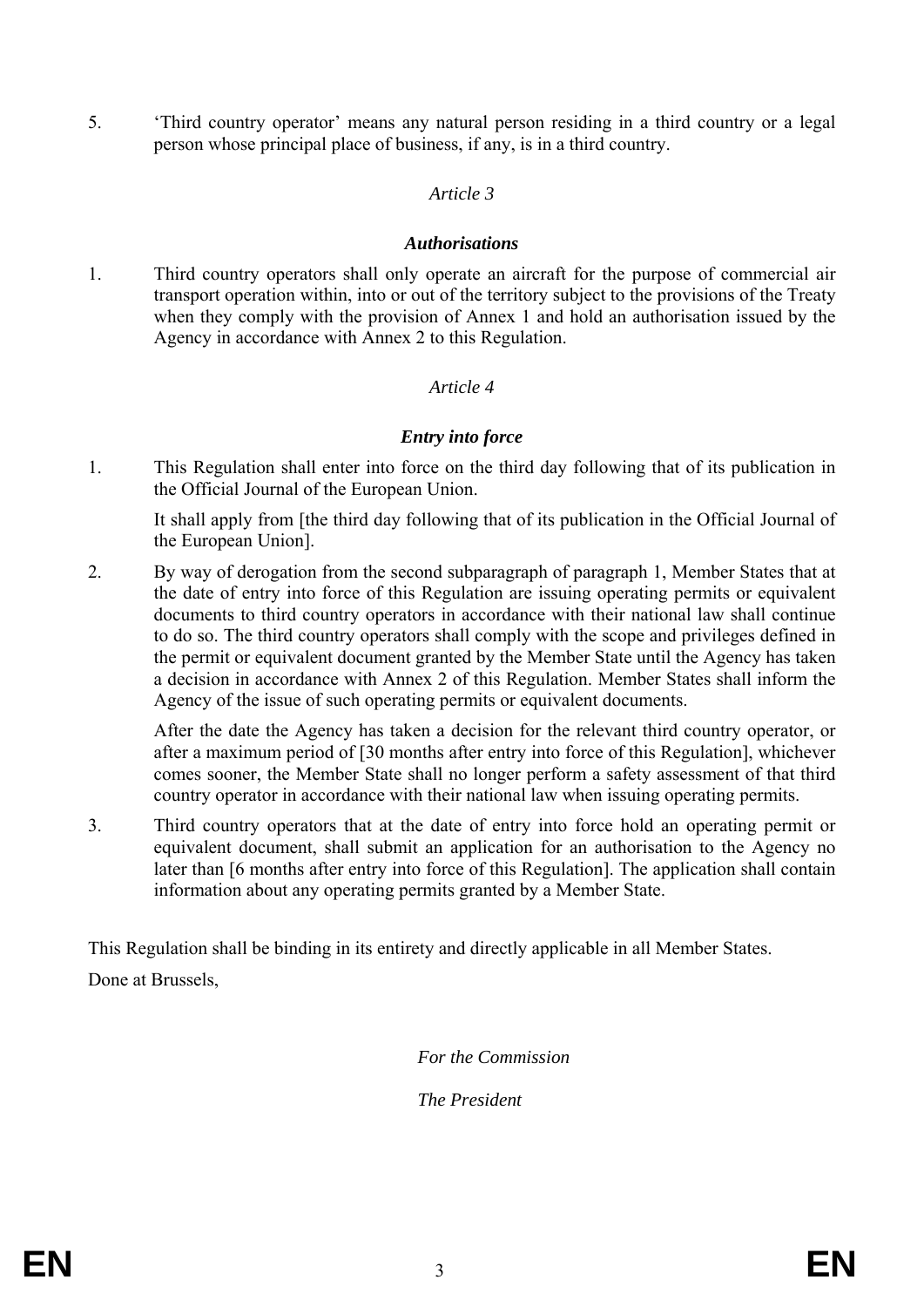# **ANNEX 1 TO IMPLEMENTING REGULATION PART THIRD COUNTRY OPERATORS**

#### **Section I ― General requirements**

## **TCO.100 Scope**

This Annex establishes requirements to be followed by a third country operator conducting commercial air transport operations into, within or out of the territory subject to the provisions of the Treaty.

## **TCO.105 Means of compliance**

- (a) Alternative means of compliance to the AMC adopted by the Agency may be used by a third country operator to establish compliance with Regulation (EC) No  $216/2008^2$  and Part-TCO.
- (b) When a third country operator subject to an authorisation wishes to use an alternative means of compliance to the Acceptable Means of Compliance (AMC) adopted by the Agency to establish compliance with Regulation (EC) No 216/2008 and Part-TCO, it shall, prior to implementing it, provide the Agency with a full description of the alternative means of compliance. The description shall include any revisions to manuals or procedures that may be relevant, as well as an assessment demonstrating that the Implementing Rules are met.

The third country operator may implement these alternative means of compliance subject to prior approval by the Agency and upon receipt of the notification as prescribed in **ART** 105

# **TCO.110 Notified differences to ICAO**

- (a) When the State of operator or the State of registry have notified differences to ICAO standards that have been identified by the Agency in accordance with ART.200(d), the third country operator may propose mitigating measures to establish compliance with this Part.
- (b) The third country operator shall demonstrate to the Agency that these measures ensure an equivalent level of safety to that achieved by the standard to which differences have been notified.

# **TCO.115 Access**

(a) The third country operator shall ensure that any person authorised by the Agency or the Member State in whose territory one of its aircraft has landed, will be permitted to board such aircraft, at any time, with or without prior notice to:

 $\frac{1}{2}$  Regulation (EC) No 216/2008 of the European Parliament and of the Council of 20 February 2008 on common rules in the field of civil aviation and establishing a European Aviation Safety Agency, and repealing Council Directive 91/670/EEC, Regulation (EC) No 1592/2002 and Directive 2004/36/EC. *OJ L 79, 19.3.2008, p.1.*  Regulation as last amended by Regulation (EC) No 1108/2009 of the European Parliament and of the Council of 21 October 2009 (OJ L 309, 24.11.2009, p. 51).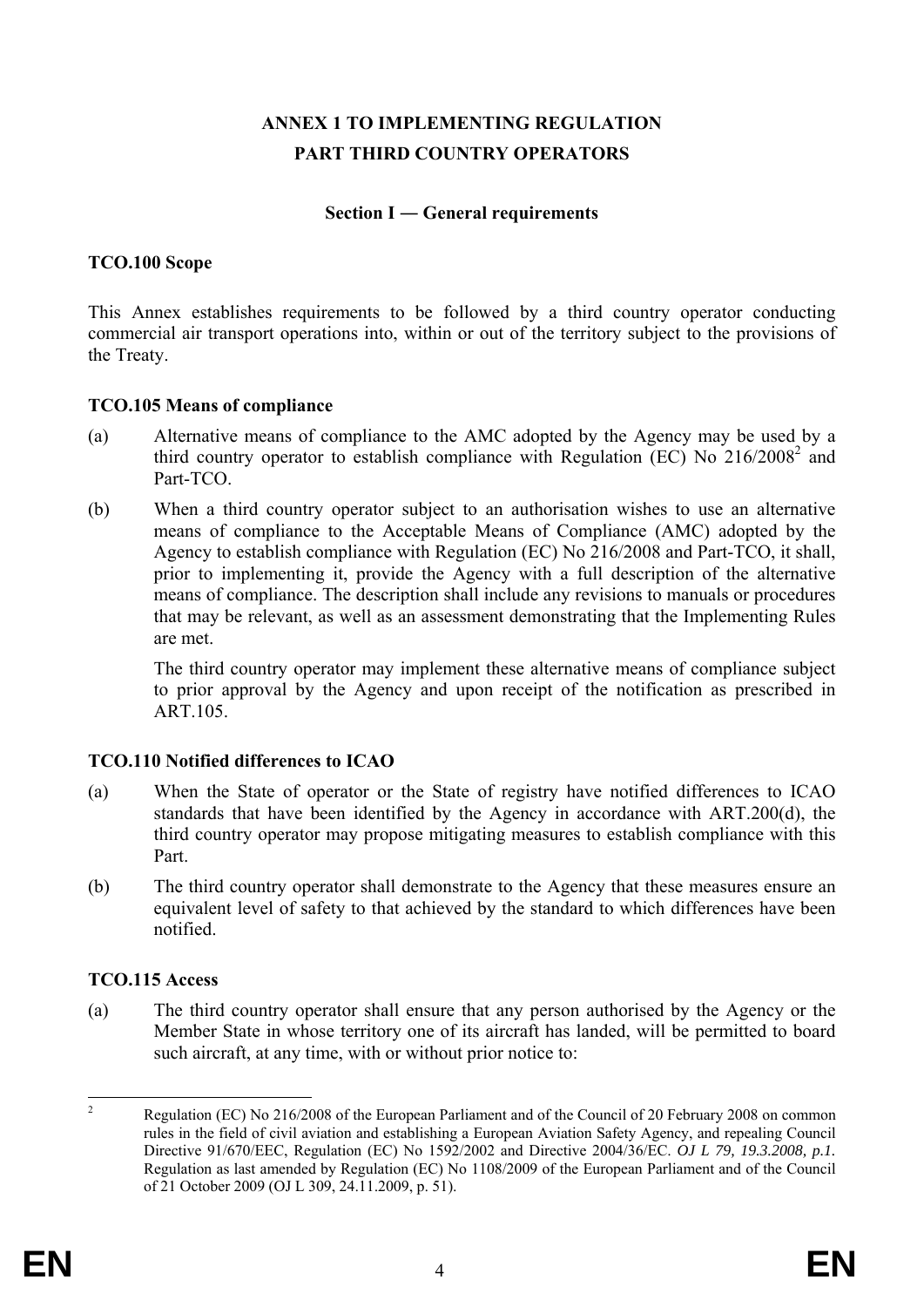- (1) inspect the documents and manuals to be carried on board and to perform inspections to ensure compliance with this Part; or
- (2) carry out a ramp inspection as referred to in Annex II to Commission Regulation (EU) No 965/2012 of 5 October 2012.
- (b) The third country operator shall ensure that any person authorised by the Agency is granted access to any of its facilities or documents related to its activities, including any subcontracted activities, to determine compliance with this Part.

#### **Section II— Air operations**

## **TCO.200 General requirements**

- (a) The third country operator shall comply with:
	- (1) the applicable standards contained in the Annexes to the Convention on International Civil Aviation, in particular Annexes 1 (Personnel licensing), 2 (Rules of the Air), 6 (Operation of Aircraft, Part I (International Commercial Air Transport – Aeroplanes) or Part III (International Operations- Helicopters), as applicable, 8 (Airworthiness of Aircraft) and 18 (Dangerous Goods);
	- (2) the mitigating measures accepted by the Agency in accordance with ART.200(d);
	- (3) the relevant requirements of this Part; and
	- (4) the applicable EU rules of the air.
- (b) The third country operator shall ensure that an aircraft operated into, within or out of the territory subject to the provisions of the Treaty is operated in accordance with:
	- (1) its air operator certificate (AOC) and associated operations specifications; and
	- (2) the authorisation issued in accordance with this Regulation and the scope and privileges defined in the specifications attached to it.
- (c) The third country operator shall ensure that an aircraft operated into, within or out of the EU has a certificate of airworthiness (CofA) issued or validated by:
	- (1) the State of registry; or
	- (2) the State of the operator, provided that the State of the operator and the State of registry have entered into an agreement under Article 83bis of the Convention on International Civil Aviation that transfers the responsibility for the issue of the certificate of airworthiness of the aircraft (CofA).
- (d) The third country operator shall, upon request, provide the Agency with any information relevant for verifying compliance with this Part.
- (e) Without prejudice to Regulation (EU) No  $996/2010^3$ , the third country operator shall without undue delay report to the Agency any accident as defined in ICAO Annex 13, involving aircraft used under its AOC.

#### **TCO.205 Navigation, communication and surveillance equipment**

 3 Regulation (EU) No 996/2010 of the European Parliament and of the Council of 20 October 2010 on the investigation and prevention of accidents and incidents in civil aviation and repealing Directive 94/56/EC. *OJ L 295, 12.11.2010, p. 35.*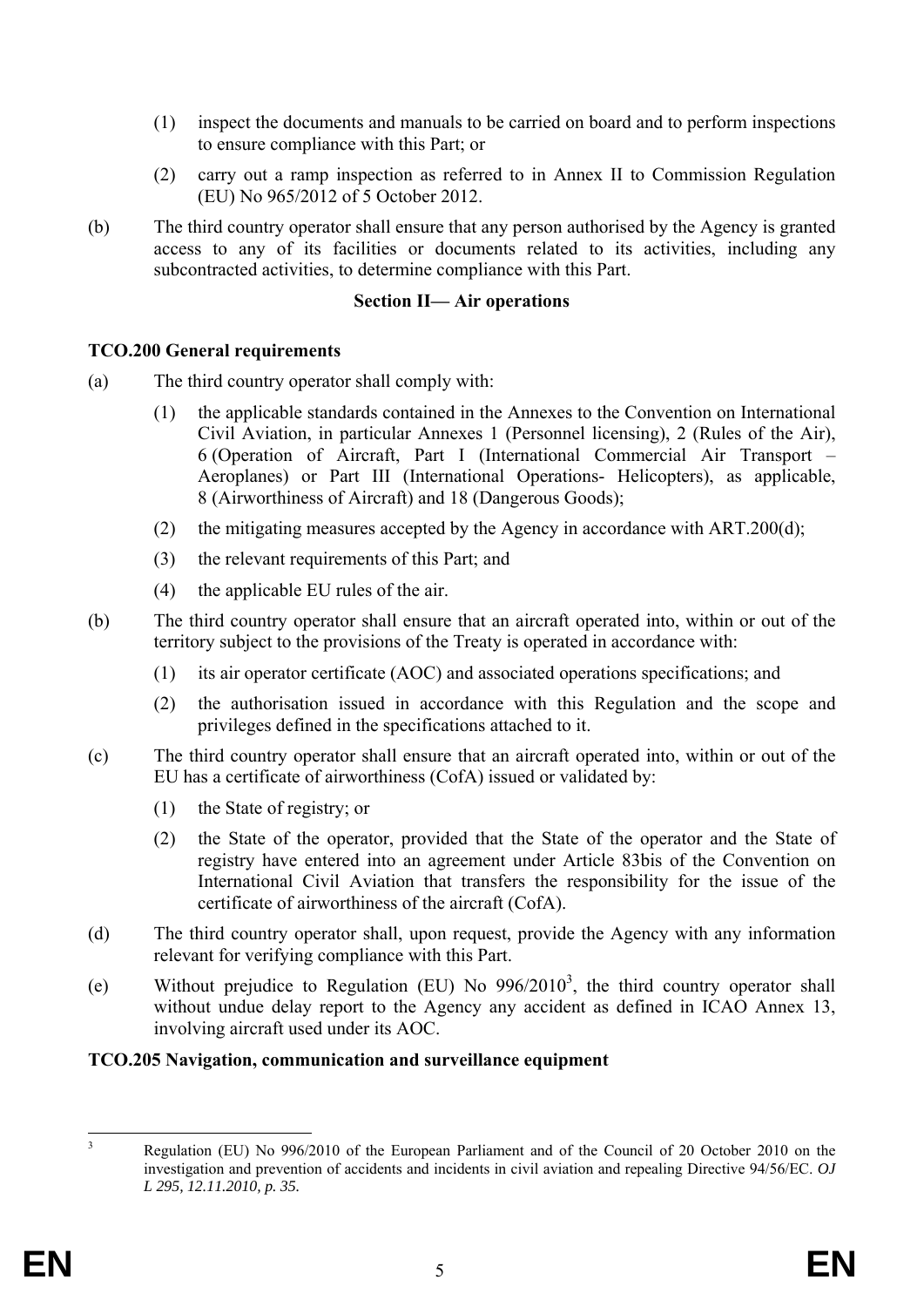When undertaking flights within the airspace above the territory to which the Treaty applies as well as in any other airspace where Member States apply Regulation (EC) No 551/2004<sup>4</sup> the third country operator shall equip its aircraft with and operate such navigation, communication and surveillance equipment as required in that airspace

#### **TCO.210 Documents, manuals and records to be carried**

The third country operator shall ensure that all documents that are required to be carried on board are valid and-up-to-date.

#### **TCO.215 Production of documentation, manuals and records**

Within a reasonable time of being requested to do so by a person authorised by the Agency or the competent authority of the Member State where the aircraft has landed, the pilot-in-command shall produce to that person the documentation, manuals and records required to be carried on board.

 $\frac{1}{4}$ 

OJ L 96, 31.3.2004, p.1.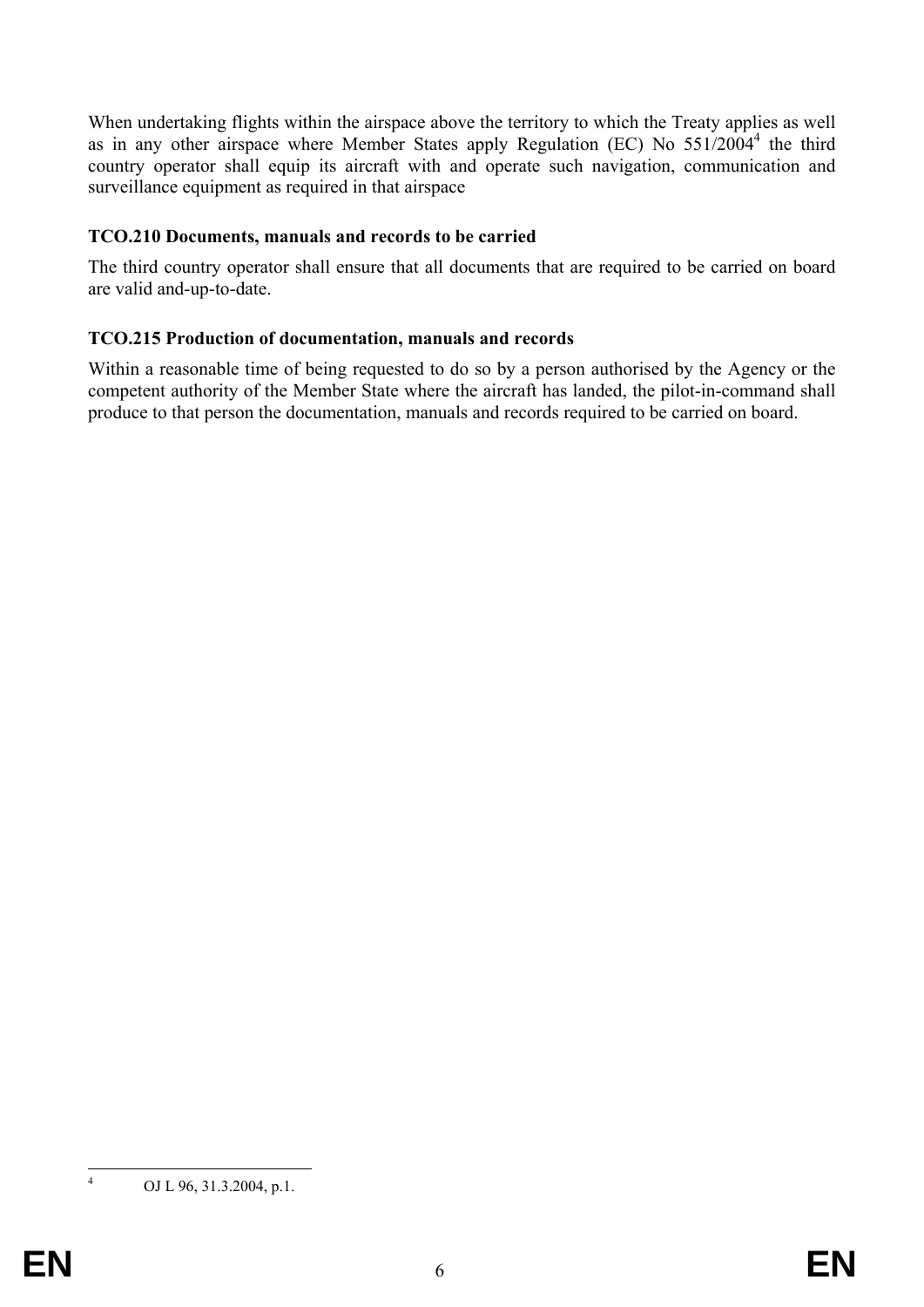# **Section III — Authorisation of third country operators**

#### **TCO.300 Application for an authorisation**

- (a) Prior to commencing commercial air transport operations under this Part the third country operator shall apply for and obtain an authorisation issued by the Agency.
- (b) An application for an authorisation shall be made in a form and manner established by the Agency.
- (c) An application on short notice for an authorisation for non-scheduled flights shall be made only once per calendar year and for a maximum of 4 flights.
- (d) Without prejudice to applicable bilateral agreements, the applicant shall provide the Agency with any information needed to assess whether the intended operation will be conducted in accordance with the applicable requirements. Such information shall include:
	- (1) the duly completed application;
	- (2) the official name, business name, address, and mailing address of the applicant;
	- (3) a copy of the applicant's AOC and associated operations specifications, or equivalent document, that attests the capability of the holder to conduct the intended operations, issued by the State of the operator;
	- (4) the applicant's current certificate of incorporation or business registration or similar document issued by the Registrar of Companies in the country of the principal place of business;
	- (5) the proposed start date, type and geographic areas of operation.
- (e) When necessary, the Agency may request any other additional relevant documentation, manuals, or specific approvals issued or approved by the State of the operator or State of registry.
- (f) For those aircraft not registered in the State of the operator and intended to be operated in the EU, the Agency may request:
	- (1) details of the lease agreement for each aircraft so operated; and
	- (2) if applicable, a copy of the agreement between the State of the operator and the State of registry pursuant to Article 83bis of the Convention on International Civil Aviation that covers the aircraft.

# **TCO.305 Privileges of an authorisation holder**

The privileges of the operator shall be listed in the specifications to the authorisation and not exceed the privileges granted by the State of the operator.

# **TCO.310 Changes**

- (a) Except if agreed under ART.210(c), any change to the third country operator affecting the terms of an authorisation or associated specifications shall require prior authorisation by the Agency.
- (b) The application for prior authorisation by the Agency shall be submitted by the third country operator at least 30 days before the date of intended change.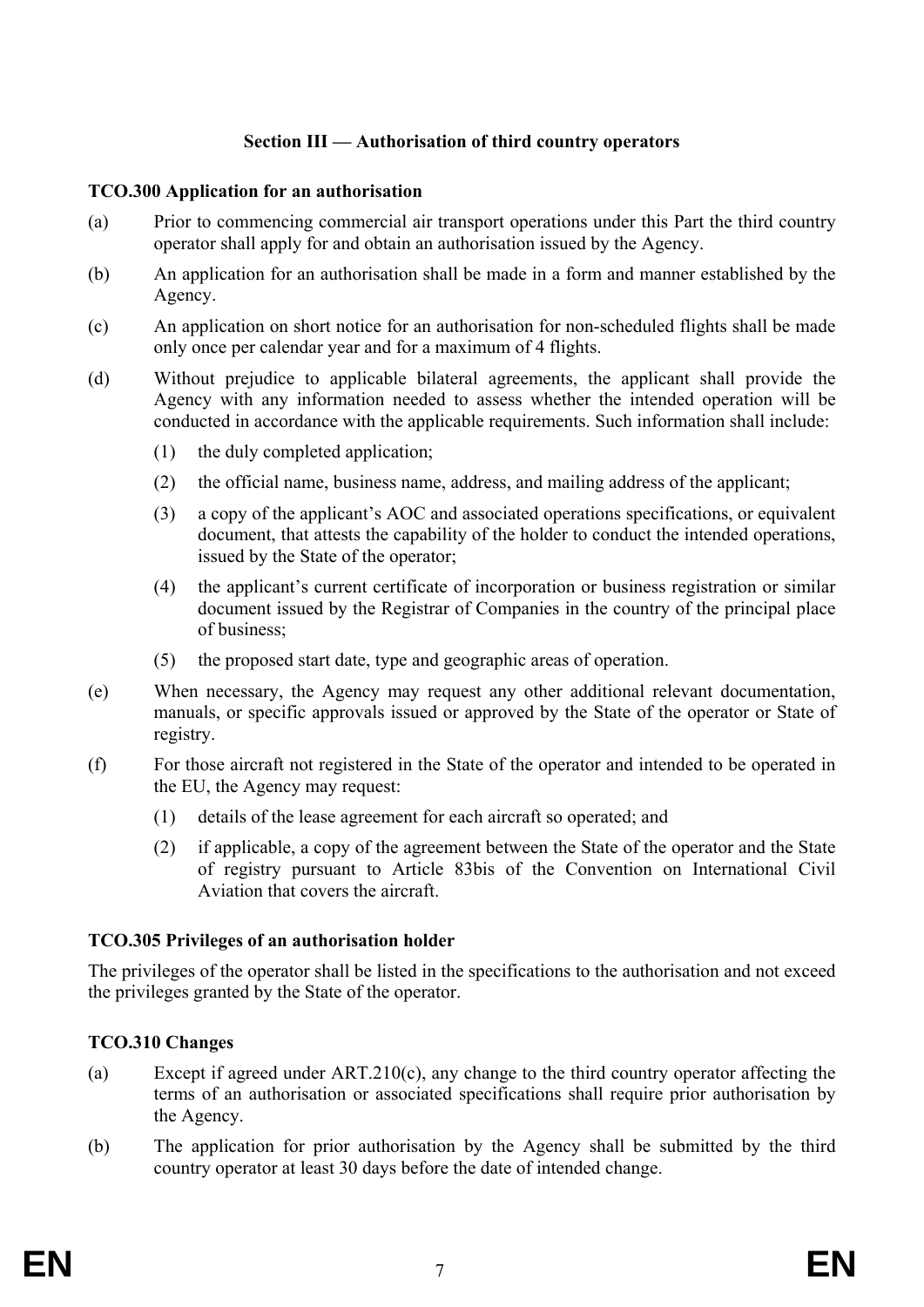The third country operator shall provide the Agency with the information referred to in TCO.300, restricted to the extent of the change.

During such a change the third country operator shall operate under the conditions prescribed by the Agency.

(c) All changes not requiring prior authorisation, as agreed in accordance with ART.210(c), shall be notified to the Agency.

#### **TCO.315 Continued validity**

- (a) The authorisation shall remain valid subject to:
	- (1) the third country operator remaining in compliance with the relevant requirements of this Part. The provisions related to the handling of findings, as specified under TCO.320, shall also be taken into account;
	- (2) the validity of the AOC or equivalent document issued by the State of the operator and the related operations specifications, if applicable;
	- (3) the Agency being granted access to the third country operator as specified in TCO.115;
	- (4) the third country operator not being subject to an operating ban pursuant to Regulation (EC) No 2111/2005;
	- (5) the authorisation not being expired, surrendered, suspended or revoked;
	- (6) the third country operator having carried out at least one flight every 24 calendar months, into, within or out of the territory subject to the provisions of the Treaty under the authorisation.
- (b) Upon surrender or revocation, the authorisation shall be returned to the Agency.

# **TCO.320 Findings**

After receipt of a notification of findings raised by the Agency, the third country operator shall:

- (a) identify the root cause of the non-compliance;
- (b) establish a corrective action plan to address the root cause of the non-compliance within an acceptable time frame and submit it to the Agency;
- (c) demonstrate corrective action implementation to the satisfaction of the Agency within the period agreed with the Agency as defined in ART.230(e)(1).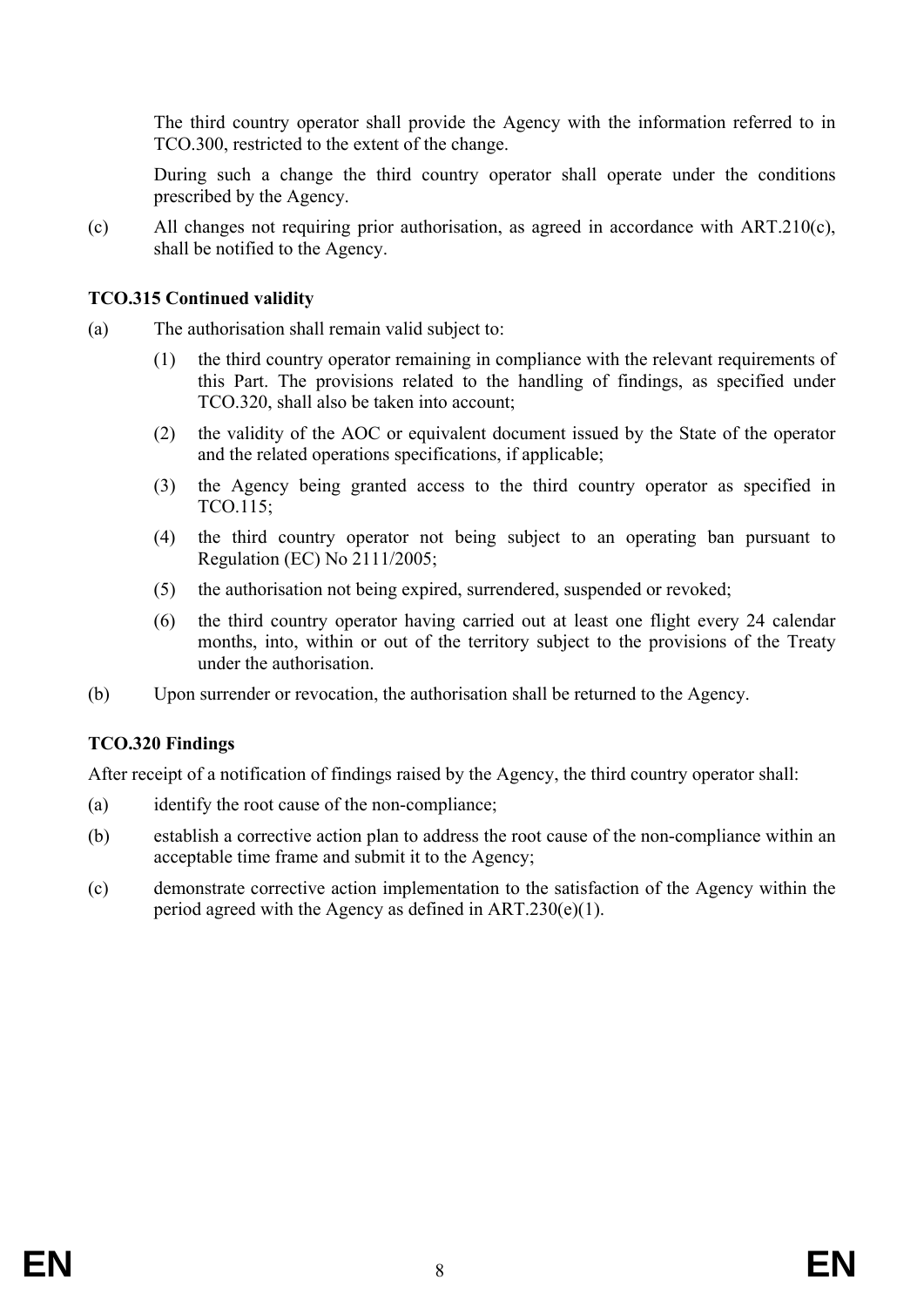## **ANNEX 2 TO IMPLEMENTING REGULATION**

# **PART-ART – AUTHORITY REQUIREMENTS THIRD COUNTRY OPERATORS Section I — General**

#### **ART.100 Scope**

This Part establishes administrative requirements to be followed by Member States and the Agency, specifically regarding:

- (a) the issuance, maintenance, change, limitation, suspension or revocation of authorisations of third country operators conducting commercial air transport operations; and
- (b) the monitoring of these operators.

#### **ART.105 Means of compliance**

The Agency shall evaluate all alternative means of compliance proposed by third country operators in accordance with TCO.105(b) by analysing the documentation provided and, if considered necessary, conducting an inspection of the organisation.

When the Agency finds that the alternative means of compliance are in accordance with the Implementing Rules, it shall without undue delay notify the applicant that the alternative means of compliance may be implemented and, if applicable, amend the authorisation of the applicant accordingly.

#### **ART.110 Exchange of information**

- (a) The Agency shall inform the Commission and the Member States when it:
	- (1) rejects an application for an authorisation;
	- (2) imposes a limitation due to safety concerns, suspends or revokes an authorisation.
- (b) The Agency shall regularly make available to the Member States an updated list containing the authorisations it has issued, limited, changed, suspended or revoked.
- (c) Member States shall inform the Agency when they intend to take a measure pursuant to Article 6(1)(2) of Regulation (EC) No 2111/2005.

#### **ART.115 Record-keeping**

- (a) The Agency shall establish a system of record-keeping providing for adequate storage, accessibility and reliable traceability of:
	- (1) training, qualification and authorisation of its personnel;
	- (2) third country operator authorisations issued;
	- (3) authorisation processes and continuing monitoring of authorised third country operators;
	- (4) findings, agreed corrective actions and date of action closure;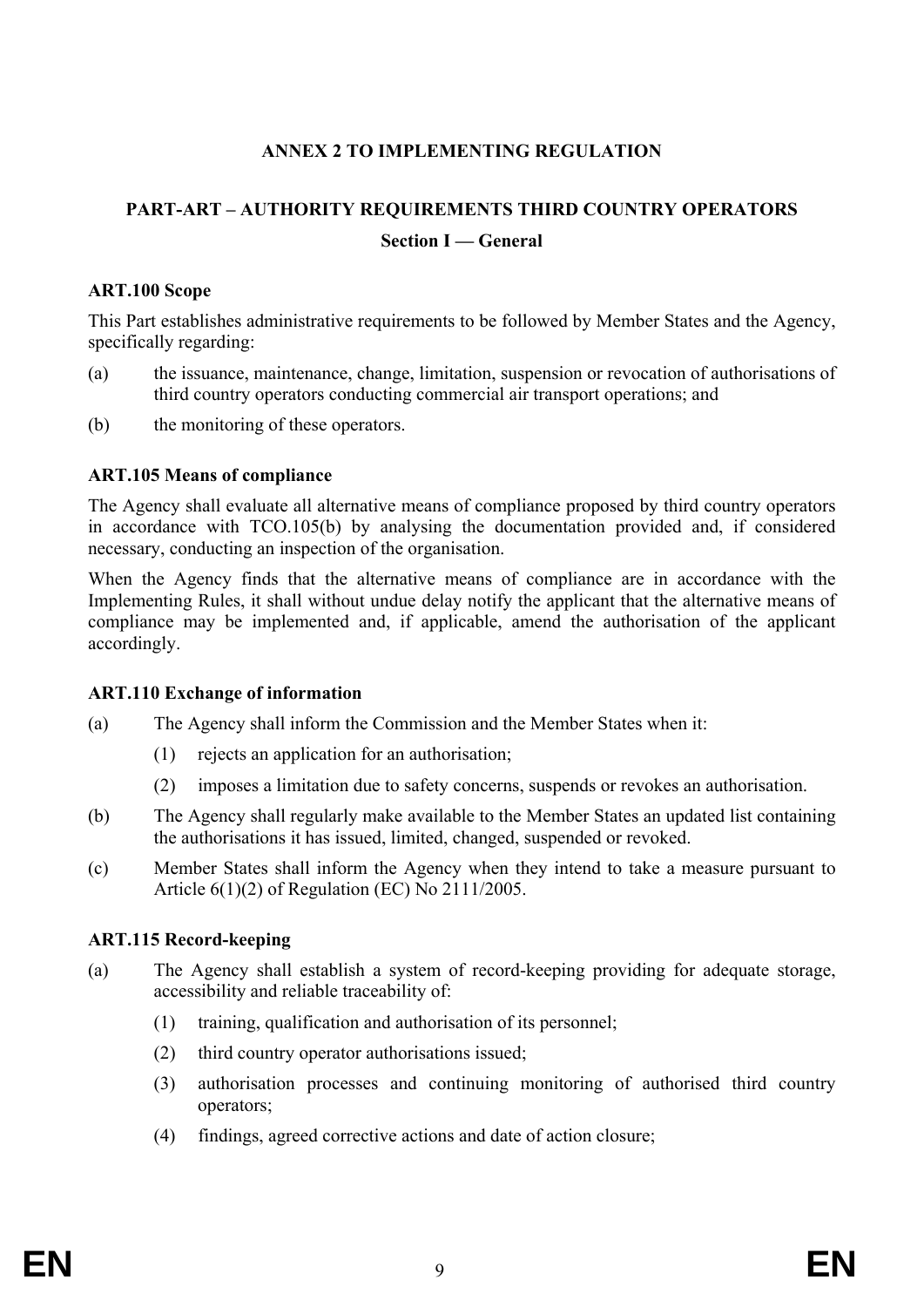- (5) enforcement measures taken, including fines requested by the Agency in accordance with Regulation (EC) No  $216/2008^5$ ;
- (6) the implementation of corrective actions mandated by the Agency in accordance with Article 22(1) of Regulation (EC) No 216/2008; and
- (7) the use of flexibility provisions in accordance with Article 18(d) of Regulation (EC) No 216/2008.
- (b) All records shall be kept for a minimum period of 5 years, subject to applicable data protection law.

# **Section II — Authorisation, monitoring and enforcement**

## **ART.200 Initial evaluation procedure — general**

- (a) Upon receiving an application for an authorisation in accordance with TCO.300, the Agency shall assess the third country operator's compliance with applicable requirements.
- (b) The initial assessment shall be completed within:
	- (1) 30 days after receipt of the application or 7 days before the intended starting date of operation, whichever is the later, for a scheduled air service or a programme of nonscheduled air services;
	- (2) 7 days after receipt of the application for a maximum of 4 non-scheduled flights within a maximum of 12 consecutive months.

When the assessment includes further assessment or an audit, the assessment period shall be extended for the duration of the further assessment or the audit, as appropriate.

- (c) The initial assessment shall be based on:
	- (1) documentation and data provided by the third country operator;
	- (2) relevant information on the safety performance of the third country operator, including ramp inspection reports, information reported in accordance with ARO.RAMP.145(c), recognised industry standards, accidents records and enforcement measures taken by a third country;
	- (3) relevant information on the oversight capabilities of the State of the operator or State of registry, as applicable, including the outcome of audits carried out under international conventions or State safety assessment programmes; and
	- (4) decisions, investigations pursuant to Regulation (EC) No 2111/2005 or joint consultations pursuant to Regulation (EC) No 473/2006.
- (d) The Agency shall identify those ICAO standards for which it may accept mitigating measures in case the State of the operator or the State of registry has notified a difference to ICAO. The Agency shall accept the mitigating measure when it is satisfied that these measures ensure an equivalent level of safety to that achieved by the standard to which differences have been notified.

 5 Regulation (EC) No 216/2008 of the European Parliament and of the Council of 20 February 2008 on common rules in the field of civil aviation and establishing a European Aviation Safety Agency, and repealing Council Directive 91/670/EEC, Regulation (EC) No 1592/2002 and Directive 2004/36/EC. *OJ L 79, 19.3.2008, p.1.*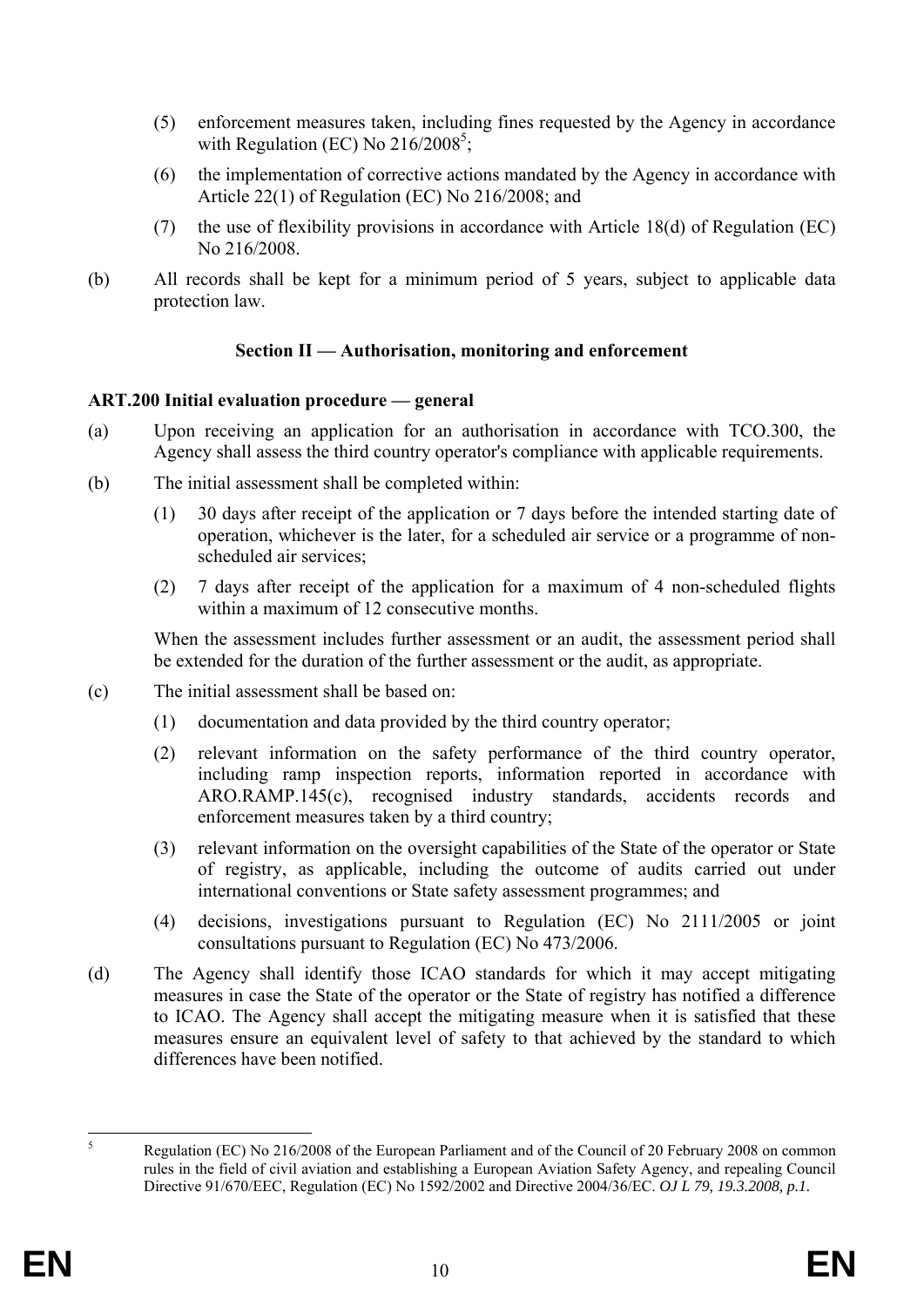- (e) When the Agency cannot establish a sufficient level of confidence in the third country operator and/or the State of the operator during the initial assessment, it shall:
	- (1) refuse the application when the outcome of the assessment indicates that further assessment will not result in the issue of an authorisation; or
	- (2) conduct further assessments to the extent necessary to establish that the intended operation will be conducted in compliance with the applicable requirements of Part- TCO.

#### **ART.205 Initial evaluation procedure — third country operators subject to an operating ban**

- (a) Upon receiving an application for an authorisation from an operator subject to an operating ban or an operational restriction pursuant to Regulation (EC) No 2111/2005 the Agency shall apply the relevant assessment procedure as described in ART.200.
- (b) When the operator is subject to an operating ban due to the State of the operator not performing adequate oversight, the Agency shall inform the Commission for further assessment under Regulation (EC) No 2111/2005.
- (c) The Agency shall further process the application and perform an audit when:
	- (1) the third country operator agrees to be audited;
	- (2) the outcome of the assessments referred to in (a) and (b) indicates that there is a possibility that the audit will have a positive result; and
	- (3) the audit can be performed at the third country operator's facilities without the risk of compromising the security of the Agency's personnel.
- (d) The audit of the third country operator may include an assessment of the oversight conducted by the State of the operator when there is evidence of major deficiencies in the oversight of the applicant.
- (e) The Agency shall inform the Commission of the results of the audit.

#### **ART.210 Issue of an authorisation**

- (a) The Agency shall issue the authorisation, including the associated specifications, as established in Appendices I and II, when:
	- (1) it is satisfied that the third country operator holds a valid AOC or equivalent document and associated operations specifications issued by the State of the operator;
	- (2) it is satisfied that the third country operator is authorised by the State of the operator to conduct operations into the EU;
	- (3) it is satisfied that the third country operator has established:
		- (i) compliance with the applicable requirements of Part-TCO;
		- (ii) transparent, adequate and timely communication in response to a further assessment and/or an audit of the Agency, if applicable; and
		- (iii) a timely and successful corrective action submitted in response to an identified non-compliance, if any.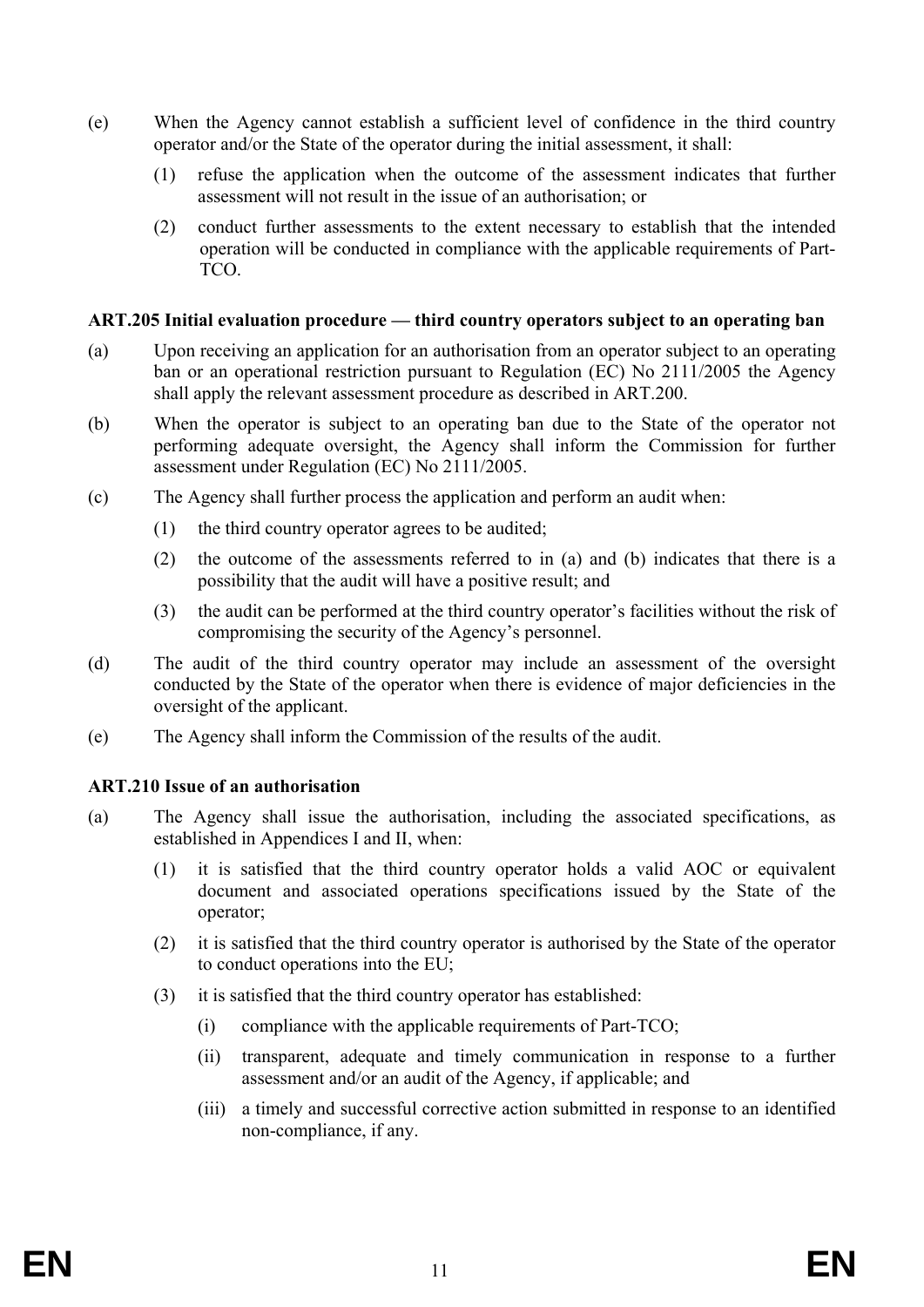- (4) there is no evidence of major deficiencies in the ability of the State of the operator or the State of registry, as applicable, to certify and oversee the operator and/or aircraft in accordance with the applicable ICAO standards; and
- (5) the applicant not being subject to an operating ban pursuant to Regulation (EC) No 2111/2005.
- (b) The authorisation shall be issued:
	- (1) for a scheduled air service or a programme of non-scheduled air services, for an unlimited duration;
	- (2) for non-scheduled flights, for the duration of a maximum of 4 flights within 12 consecutive months.

 The privileges and the scope of the activities that the third country operator is authorised to conduct shall be specified in the specifications attached to the authorisation.

(c) The Agency shall agree with the third country operator the scope of changes to the third country operator not requiring prior authorisation.

## **ART.215 Monitoring**

- (a) The Agency shall assess:
	- (1) continued compliance of third country operators it has authorised with the applicable requirements of Part-TCO;
	- (2) if applicable, the implementation of corrective actions mandated by the Agency in accordance with Article 22(1) of Regulation (EC) No 216/2008.
- (b) This assessment shall:
	- (1) take into account safety relevant documentation and data provided by the third country operator;
	- (2) take into account relevant information on the safety performance of the third country operator, including ramp inspection reports, information reported in accordance with ARO.RAMP.145(c), recognised industry standards, accidents records and enforcement measures taken by a third country;
	- (3) take into account relevant information on the oversight capabilities of the State of the operator or State of registry, as applicable, including the outcome of audits carried out under international conventions or State safety assessment programmes;
	- (4) take into account decisions, investigations pursuant to Regulation (EC) No 2111/2005 or joint consultations pursuant Regulation (EC) No 473/2006.
	- (5) take into account previous assessments or audits, if carried out; and
	- (6) provide the Agency with the evidence needed in case further action is required, including the measures foreseen by ART.235.
- (c) The scope of monitoring defined in (a) and (b) shall be determined on the basis of the results of past authorisation and/or monitoring activities.
- (d) Where, based on available information, the safety performance of the third country operator and/or the oversight capabilities of the State of the operator are suspected to be decreased, the Agency shall conduct further assessments to the extent necessary to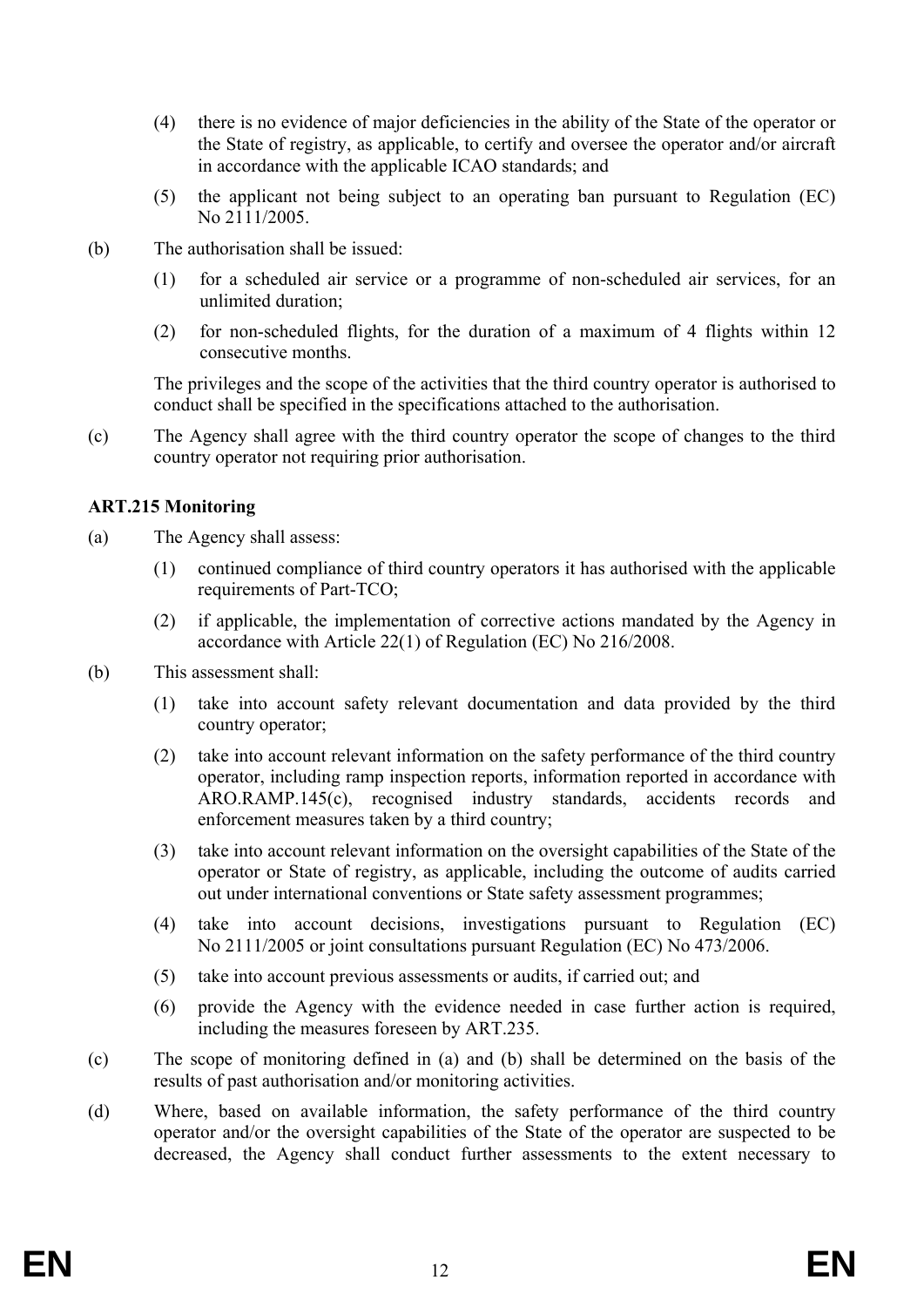establish that the intended operation will be conducted in compliance with the applicable requirements of Part-TCO.

(e) The Agency shall collect and process any safety information deemed relevant for monitoring.

#### **ART.220 Monitoring programme**

- (a) The Agency shall establish and maintain a monitoring programme covering the activities required by ART.215 and, if applicable, by Subpart ARO.RAMP.
- (b) The monitoring programme shall be developed taking into account the results of past authorisation and/or monitoring activities.
- (c) The Agency shall perform a review of third country operators at intervals not exceeding 24 months.

The interval may be reduced if there are indications that the safety performance of the third country operator and/or the oversight capabilities of the State of the operator have decreased.

The Agency may extend the interval to a maximum of 48 months if it has established that, during the previous monitoring period:

- (1) there are no indications that the overseeing authority of the State of the operator fails to perform effective oversight on operators under its oversight responsibility;
- (2) the third country operator has continuously and timely reported changes referred to in TCO.310;
- (3) no level 1 findings have been issued; and
- (4) all corrective actions have been implemented within the time period accepted or extended by the Agency as defined in ART.230 (e)(1).
- (d) The monitoring programme shall include records of the dates of monitoring activities, including meetings.

#### **ART.225 Changes**

- (a) Upon receiving an application for a change that requires prior approval, the Agency shall apply the relevant procedure as described in ART.200, restricted to the extent of the change.
- (b) The Agency shall prescribe the conditions under which the third country operator may operate within the scope of its authorisation during the change, unless the Agency determines that the authorisation needs to be suspended.
- (c) For changes not requiring prior authorisation, the Agency shall assess the information provided in the notification sent by the third country operator in accordance with TCO.310 to verify compliance with the applicable requirements. In case of any non-compliance, the Agency shall:
	- (1) notify the third country operator about the non-compliance and request a revised proposal to achieve compliance; and
	- (2) in case of level 1 or level 2 findings, act in accordance with ART.230 and ART.235, as appropriate.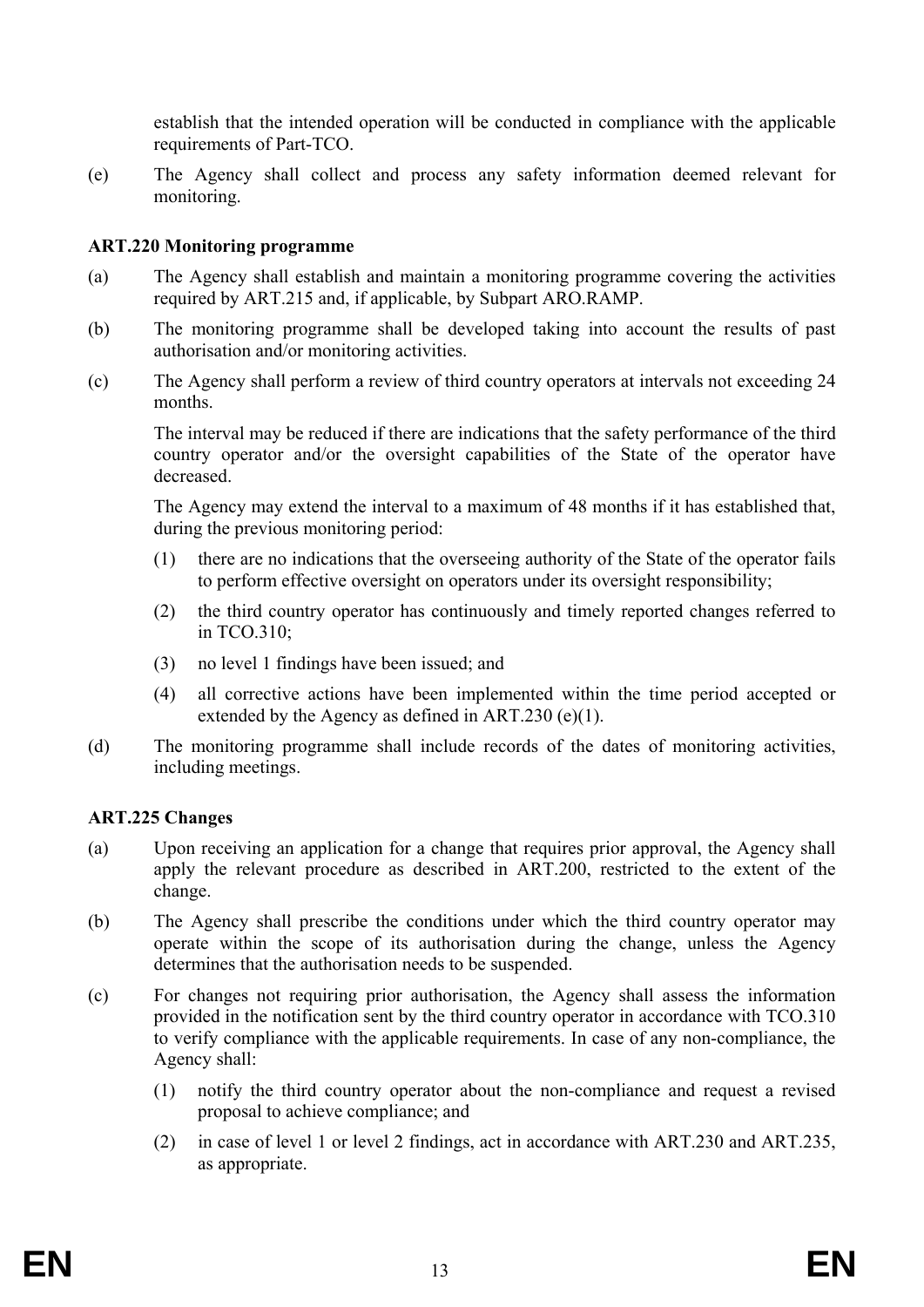#### **ART.230 Findings and corrective actions**

- (a) The Agency shall have a system to analyse findings for their safety significance.
- (b) A level 1 finding shall be issued by the Agency when any significant non-compliance is detected with the applicable requirements of Regulation (EC) No 216/2008 and Part-TCO, or with the terms of the authorisation that lowers safety or seriously hazards flight safety.

The level 1 findings shall include, but are not limited to:

- (1) failure to give the Agency access to the third country operator's facilities as defined in TCO.115(b) during normal operating hours and after a written request;
- (2) implementing changes requiring prior authorisation without having received an authorisation as defined in ART.210;
- (3) obtaining or maintaining the validity of the authorisation by falsification of documentary evidence;
- (4) evidence of malpractice or fraudulent use of the authorisation.
- (c) A level 2 finding shall be issued by the Agency when any non-compliance is detected with the applicable requirements of Regulation (EC) No 216/2008 and Part-TCO, or with the terms of the authorisation which could lower safety or hazard flight safety.
- (d) When a finding is detected during monitoring, the Agency shall, without prejudice to any additional action required by Regulation (EC) No 216/2008 and its Implementing Rules, communicate the finding to the third country operator in writing and request corrective action to eliminate or mitigate the root cause in order to prevent recurrence of the noncompliance(s) identified.
- (e) In the case of level 2 findings, the Agency shall:
	- (1) grant the third country operator a corrective action implementation period appropriate to the nature of the finding. At the end of the period, and subject to the nature of the finding, the Agency may extend the period subject to a satisfactory corrective action plan agreed by the Agency; and
	- (2) assess the corrective action and implementation plan proposed by the third country operator. If the assessment concludes that it contains root cause(s) analysis and course(s) of action to effectively eliminate or mitigate the root cause(s) to prevent recurrence of the non-compliance(s), accept these.

Where a third country operator fails to submit an acceptable corrective action plan, or to perform the corrective action within the time period accepted or extended by the Agency, the finding shall be raised to a level 1 finding and action taken as laid down in ART.235 (a).

(f) The Agency shall record and notify the State of the operator or the State of registry, as applicable, of all findings it has raised.

#### **ART.235 Limitation, suspension and revocation of authorisations**

- (a) Without prejudice to any additional enforcement measures, the Agency shall take action to limit or suspend the authorisation in case of:
	- (1) a level 1 finding;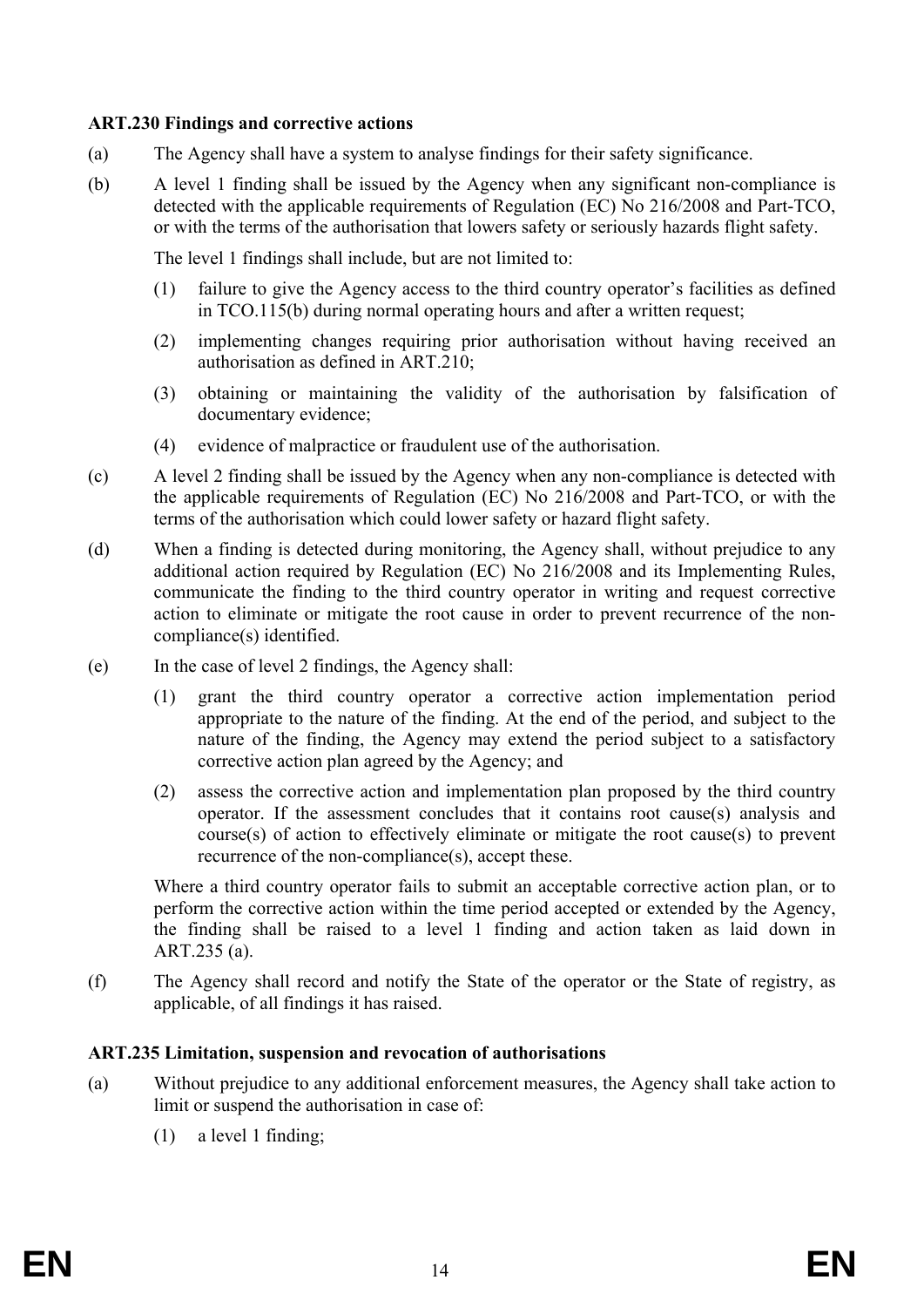- (2) verifiable evidence that the State of operator or State of registry, as applicable, is not capable to certify and oversee the operator and/or aircraft in accordance with the applicable ICAO standard; or
- (3) the third country operator being subject to a measure pursuant to Article 6(1)(2) of Regulation (EC) No 2111/2005.
- (b) An authorisation shall be suspended for a maximum period of 6 months. At the end of the 6-month period the Agency may extend the suspension period for an additional 3 months.
- (c) The limitation or suspension shall be lifted when the Agency is satisfied that successful corrective action has been taken by the third country operator and/or the State of the operator.
- (d) In considering the lifting of a suspension the Agency shall conduct an audit of the third country operator when the conditions in ART.205(c) are met. In case the suspension is due to major deficiencies in the oversight of the applicant by the State of the operator or State of registry, as applicable, the audit may include an assessment with the aim to verify if these oversight deficiencies have been corrected.
- (e) The Agency shall revoke the authorisation when:
	- (1) the period referred to in (b) has expired; or
	- (2) the third country operator is subject to an operating ban pursuant to Regulation (EC) No 2111/2005.
- (f) If following a limitation referred to in (a) an operational restriction is imposed on the third country operator in accordance with Regulation (EC) No 2111/2005, the Agency shall maintain such limitation until the operational restriction has been withdrawn.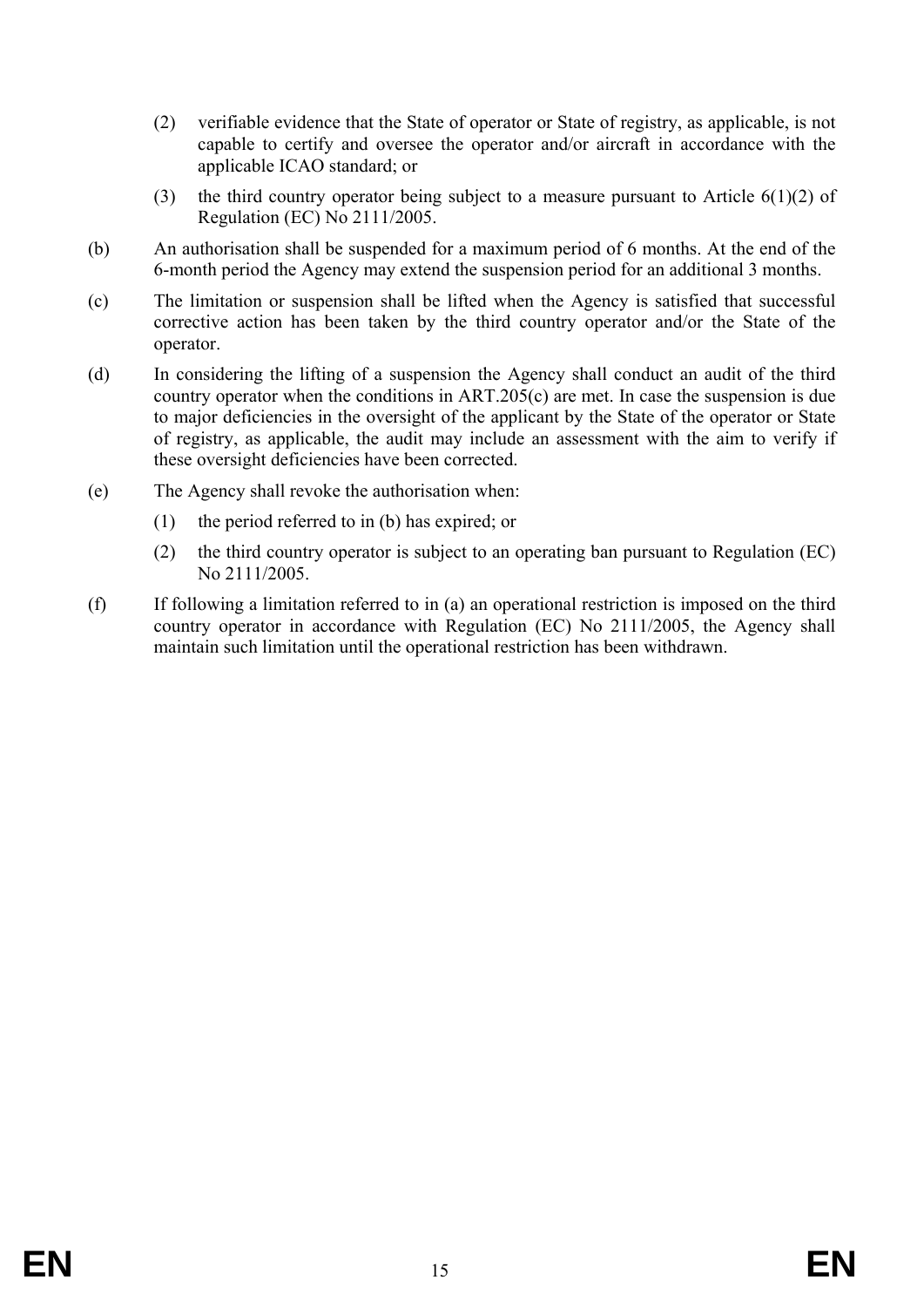## **Appendix I**

#### EASA logo AUTHORISATION

| <b>Types of operation:</b> Commercial air transport (CAT)                                                                                                                                                                                                                                                               |                                      |  |  |  |  |  |
|-------------------------------------------------------------------------------------------------------------------------------------------------------------------------------------------------------------------------------------------------------------------------------------------------------------------------|--------------------------------------|--|--|--|--|--|
| Authorisation $\#^1$ :                                                                                                                                                                                                                                                                                                  | <b>Operator Name:</b>                |  |  |  |  |  |
|                                                                                                                                                                                                                                                                                                                         | Dba Trading Name <sup>2</sup> :      |  |  |  |  |  |
|                                                                                                                                                                                                                                                                                                                         | State of the operator <sup>3</sup> : |  |  |  |  |  |
|                                                                                                                                                                                                                                                                                                                         | AOC or equivalent document number:   |  |  |  |  |  |
| This authorisation gives permission to <sup>4</sup> to perform commercial air transport operations<br>into, within or out of the territory subject to the provisions of the Treaty <sup>5</sup> in accordance with the<br>conditions defined in the specifications in their latest version as published electronically. |                                      |  |  |  |  |  |
| This authorisation may be used to apply for individual operating permits <sup>6.</sup>                                                                                                                                                                                                                                  |                                      |  |  |  |  |  |
| This authorisation is valid: whilst the authorised operator remains in compliance with Part-TCO or<br>until $\left[\text{expiry date}\right]'$ :                                                                                                                                                                        |                                      |  |  |  |  |  |
| Subject to compliance with the foregoing condition, this authorisation shall remain valid unless the<br>authorisation or the air operator certificate issued by the state of the operator has been surrendered,<br>suspended, revoked or expired.                                                                       |                                      |  |  |  |  |  |
| Date of issue <sup>8:</sup>                                                                                                                                                                                                                                                                                             | Name and Signature <sup>9</sup>      |  |  |  |  |  |
|                                                                                                                                                                                                                                                                                                                         | Title:                               |  |  |  |  |  |

 $\frac{1}{1}$ Authorisation reference as issued by the Agency

<sup>2</sup> Operator trading name, if different. Insert "DBA" (for "doing business as") before the trading name.

<sup>3</sup> insert the name of the State of the Operator

<sup>4</sup> Operator's registered name.

<sup>5</sup> The territorial scope of the EU includes Åland Islands, Azores, Canary Islands, French Guiana, Gibraltar Guadeloupe, Madeira, Martinique, Mayotte, Réunion, Saint-Barthélemy Saint-Martin and associated states, e.g. Switzerland, Iceland, Liechtenstein and Norway. 6

Individual operational permits or equivalent documents related to 'traffic rights' in the framework of agreements between EU Member States and third countries must be obtained from EU Member States in addition to this authorisation prior to the intended starting date of the operation.

Date after the authorisation ceases to be valid (dd-mm-yyyy)

<sup>8</sup> <sup>8</sup><br>Issue date of the Authorisation (dd-mm-yyyy)

Title, name and signature of EASA's representative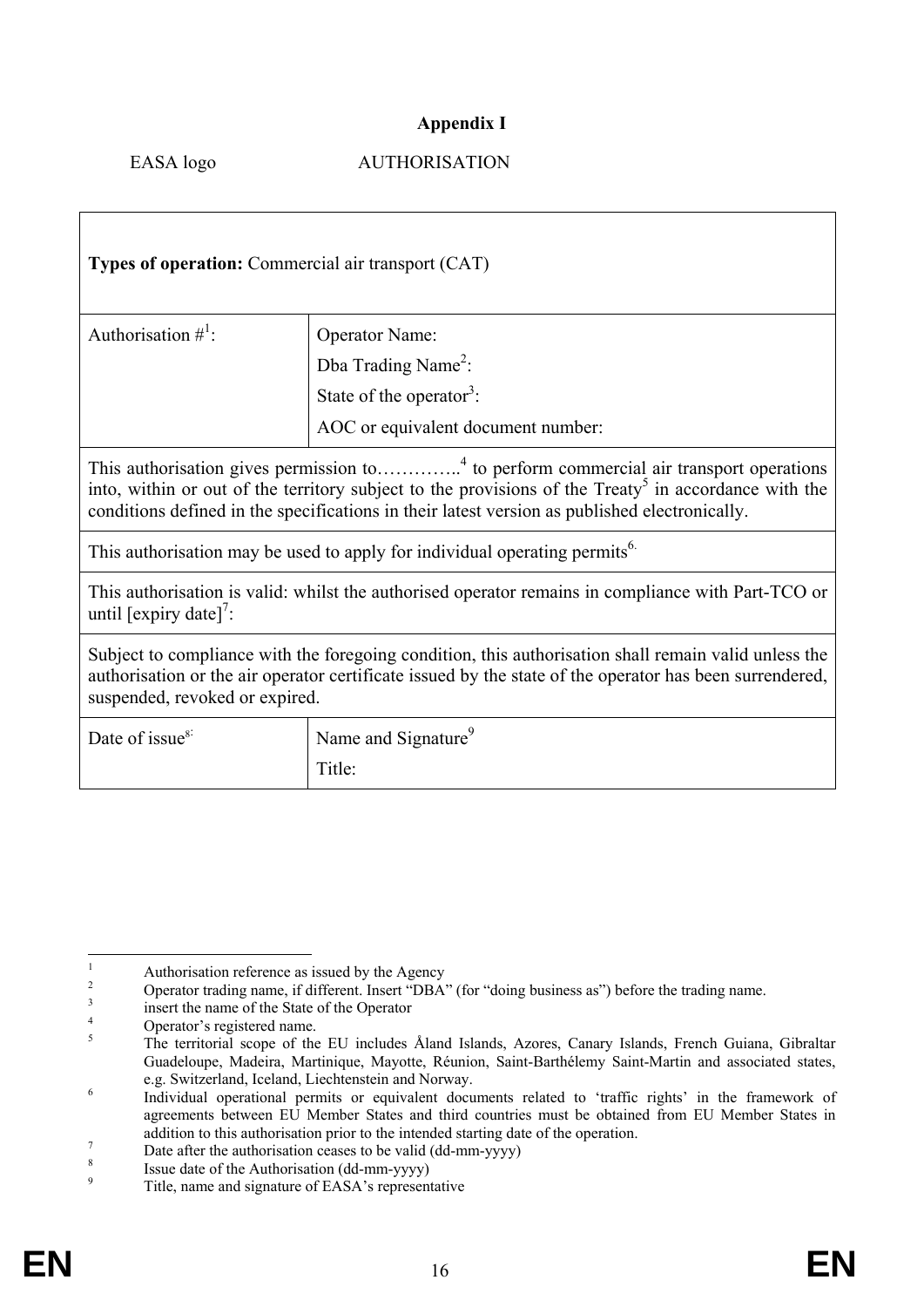#### Appendix II

| <b>SPECIFICATION associated to TCO Authorisation</b><br>(subject to the approved conditions in the AOC and associated operations specifications |                                                                          |        |                                                           |                |  |  |  |  |
|-------------------------------------------------------------------------------------------------------------------------------------------------|--------------------------------------------------------------------------|--------|-----------------------------------------------------------|----------------|--|--|--|--|
| <b>EASA</b><br>European Aviation Safety Agency                                                                                                  |                                                                          |        |                                                           |                |  |  |  |  |
| Authorisation $\#^1$<br>Operator name <sup>3</sup> :<br>Trading name<br>Signature:                                                              | Date <sup>2</sup> :<br>Date:<br>Specifications # $\frac{2}{\sqrt{2\pi}}$ |        |                                                           |                |  |  |  |  |
| Aircraft model <sup>4</sup> :<br>Note: Authorised registration marks are listed in the Agency's electronic publication.                         |                                                                          |        |                                                           |                |  |  |  |  |
| Types of operation:<br>Commercial air transportation<br>$\Box$ Cargo $\Box$ Other <sup>5</sup> :<br>$\Box$ Passengers                           |                                                                          |        |                                                           |                |  |  |  |  |
| Special limitations <sup>6</sup>                                                                                                                |                                                                          |        |                                                           |                |  |  |  |  |
| <b>SPECIAL AUTHORISATIONS</b>                                                                                                                   | <b>YES</b>                                                               | NO.    | SPECIFICATION <sup>7</sup>                                | <b>REMARKS</b> |  |  |  |  |
| Dangerous goods                                                                                                                                 | $\Box$                                                                   | $\Box$ |                                                           |                |  |  |  |  |
| Low visibility operations                                                                                                                       |                                                                          |        |                                                           |                |  |  |  |  |
| Approach and landing                                                                                                                            | $\Box$                                                                   | $\Box$ | CAT <sup>8</sup> : $\frac{RVR:}{DH:}$ $\frac{RVR:}{ft}$ m |                |  |  |  |  |
| Take-off                                                                                                                                        | $\Box$                                                                   | $\Box$ | $RVR^9$ : ________ m                                      |                |  |  |  |  |
| $\mathrm{RVSM}^{10}$<br>$\Box N/A$                                                                                                              | $\Box$                                                                   | $\Box$ |                                                           |                |  |  |  |  |
| ETOPS <sup>11</sup><br>$\square N/A$                                                                                                            | $\Box$                                                                   | $\Box$ | Maximum diversion time <sup>12</sup> :<br>minutes         |                |  |  |  |  |

 $\frac{1}{1}$ Insertion of associated operator's authorisation number.

Issuance date of the operations specifications (dd-mm-yyyy).

3 Operator's registered name and the operator's trading name, if different.

4 Insert the Commercial Aviation Safety Team (CAST)/ICAO designation of the aircraft make, model and series, or master series, if a series has been designated (e.g. Boeing-737-3K2 or Boeing-777-232). The CAST/ICAO taxonomy is available at: http://www.intlaviationstandards.org/ 5

Other type of transportation to be specified (e.g. emergency medical service).

6 List the applicable special limitations (e.g. VFR only, day only)

<sup>7</sup> List in this column the most permissive criteria for each approval or the approval type (with appropriate eriteria).

Insert the applicable precision approach category (CAT I, II, IIIA, IIIB or IIIC). Insert the minimum RVR in metres and decision height in feet. One line is used per listed approach category.

Insert the approved minimum take-off RVR in metres. One line per approval may be used if different approvals are granted.<br>
"Not applicable  $(N/A)$ " box may be checked only if the aircraft maximum ceiling is below FL 290.

 $N_{\text{tot}}$  applicable (NA)") box may be checked only if the aircraft maximum ceiling is below FL 290. 11 Extended range operations (ETOPS) currently applies only to twin-engined aircraft. Therefore the "Not applicable (N/A)" box may be checked if the aircraft model has more than 2 engines.<br>The threshold distance may also be listed (in NM), as well as the engine type.